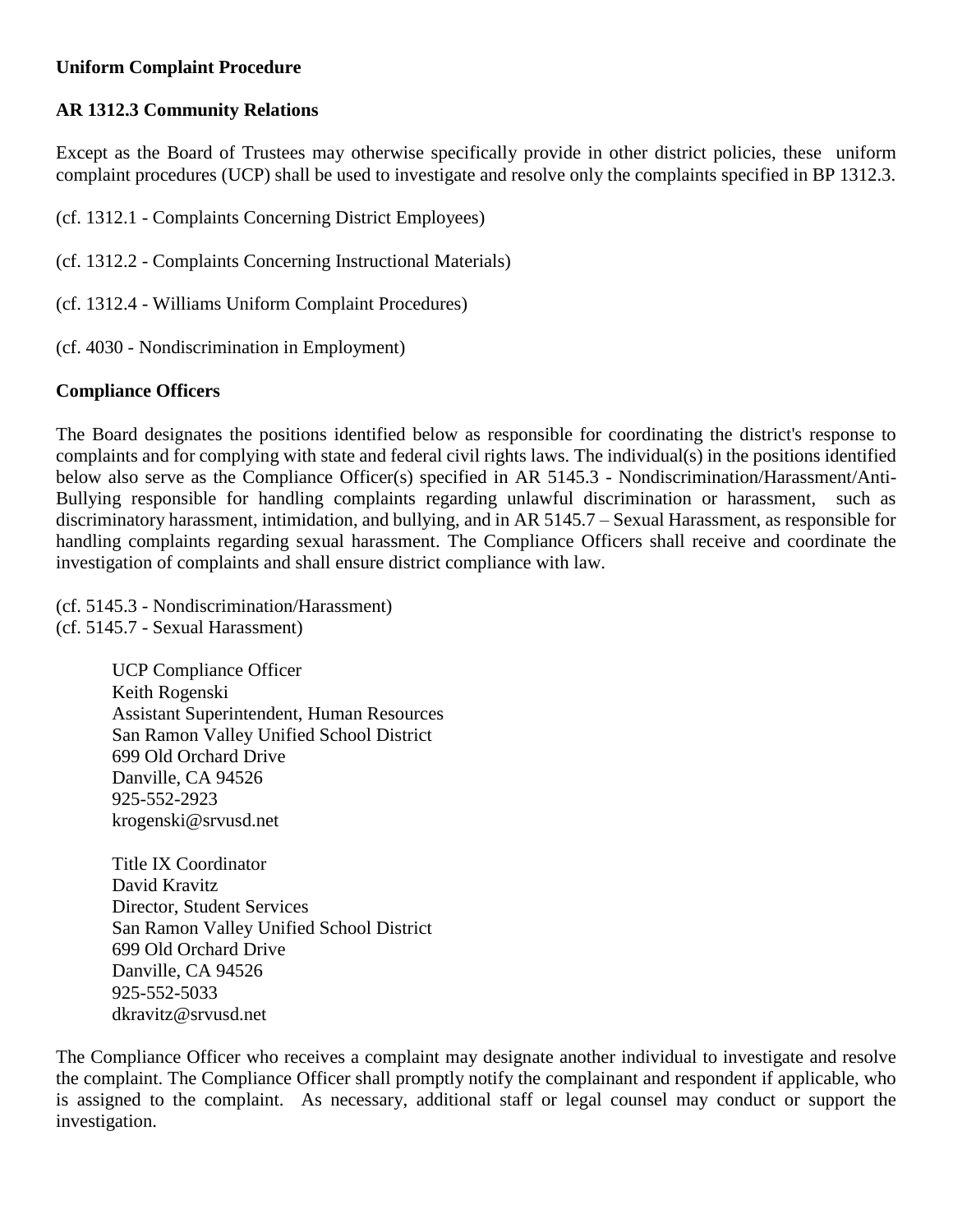In no instance shall a Compliance Officer be assigned to a complaint if the Compliance Officer has a bias or conflict of interest that could prohibit the fair investigation or resolution of the complaint. Any complaint against a Compliance Officer or that raises a concern about the Compliance Officer's ability to investigate the complaint fairly and without bias shall be filed with the Superintendent or designee who shall determine how the complaint will be investigated.

The Superintendent or designee shall ensure that employees assigned to investigate and resolve complaints receive training and are knowledgeable about the laws and programs at issue in the complaints to which they are assigned. Training provided to such employees shall cover current state and federal laws and regulations governing the program, applicable processes for investigating and resolving complaints, including those involving alleged unlawful discrimination (such as discriminatory harassment, intimidation, or bullying), applicable standards for reaching decisions on complaints, and appropriate corrective measures. Assigned individuals may have access to legal counsel as determined by the Superintendent or designee.

(cf. 4331 - Staff Development) (cf. 9124 - Attorney)

If any school personnel witnesses an act of discrimination, harassment, intimidation or bullying, they shall take immediate steps to intervene when safe to do so. The Compliance Officer or, if necessary, any appropriate administrator shall determine whether interim measures are necessary during and pending the results of an investigation. If interim measures are determined to be necessary, the Compliance Officer or the administrator shall consult with the Superintendent, the Superintendent's designee, or, if appropriate, the site principal to implement one or more interim measures. The interim measures shall remain in place until the Compliance Officer determines that they are no longer necessary or until the district issues its investigation report. The Compliance Officer may decide to maintain interim measures in place after an investigation report is issued.

#### **Notifications**

The district's UCP policy and administrative regulation shall be posted in all district schools and offices, including staff lounges and student government meeting rooms. (Education Code 234.1)

The Superintendent or designee shall annually provide written notification of the district's UCP to students, employees, parents/guardians of district students district advisory committee members, school advisory committee members, appropriate private school officials or representatives, and other interested parties. (5 CCR 4622)

(cf. 0420 - School Plans/Site Councils) (cf. 1220 - Citizen Advisory Committees) (cf. 4112.9/4212.9/4312.9 - Employee Notifications)

The notice shall include:

- 1. A statement that the district is primarily responsible for compliance with applicable federal and state laws and regulations, including those related to prohibition of unlawful discrimination, harassment, intimidation, or bullying against any protected group and all programs and activities that are subject to UCP as identified in the section "Complaints Subject to UCP" in the accompanying Board policy.
- 2. The title of the position responsible for processing complaints, the identity of the person(s) currently occupying that position if known, and a statement that such persons will be knowledgeable about the laws and programs that they are assigned to investigate.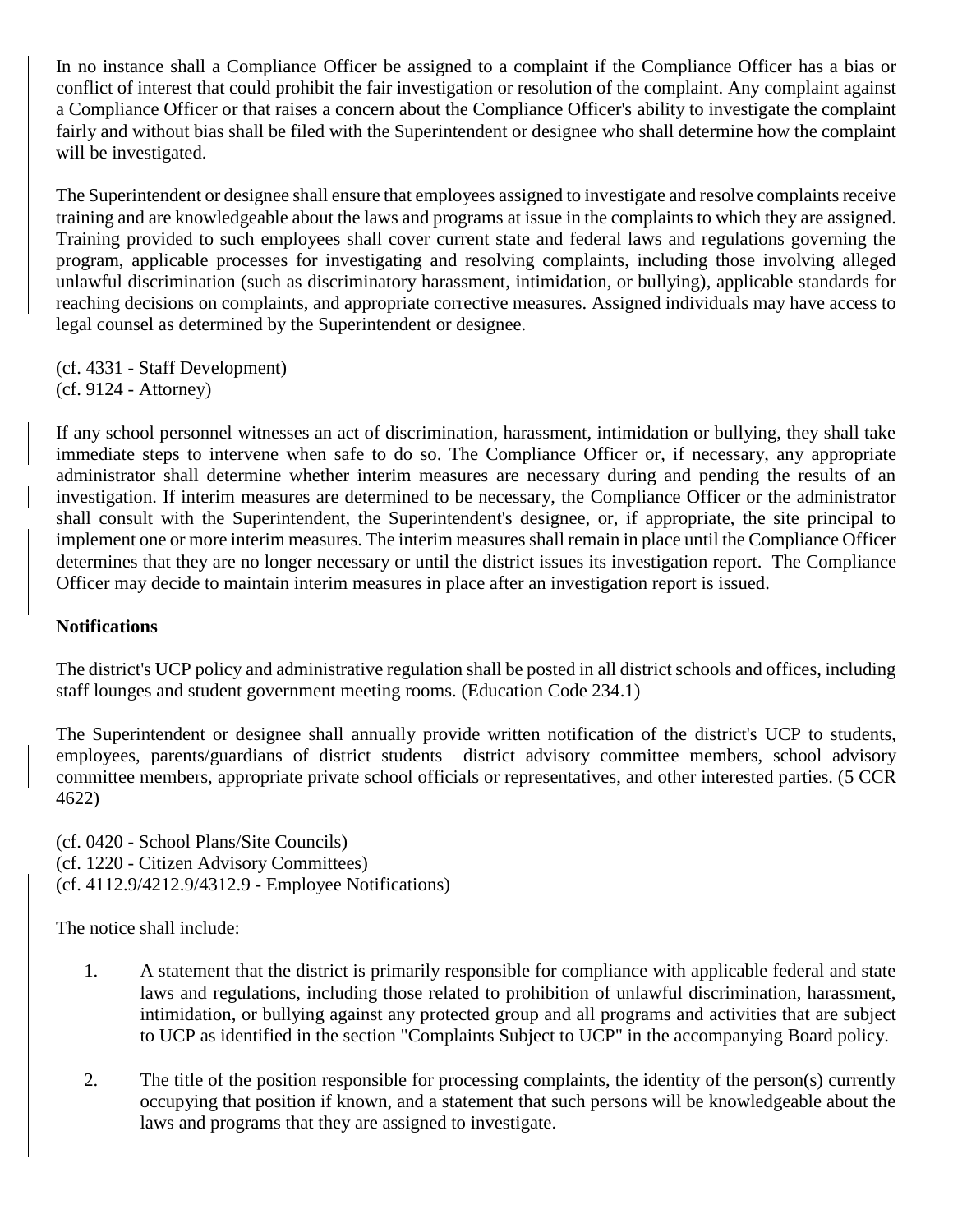- 3. A statement that, in the case of a complaint alleging unlawful discrimination, harassment, intimidation, or bullying, a UCP complaint must be filed no later than six months from the date of the alleged conduct or the date the complainant first obtained knowledge of the facts of the alleged conduct.
- 4. A statement that a UCP complaint must be filed no later than one year from the date the alleged violation occurred.
- 5. A statement that a student enrolled in a public school shall not be required to pay a fee for participation in an educational activity that constitutes an integral fundamental part of the district's educational program, including curricular and extracurricular activities.
- 6. A statement that a complaint regarding student fees or the local control and accountability plan (LCAP) may be filed anonymously if the complainant provides evidence or information leading to evidence to support the complaint.
- (cf. 0460 Local Control and Accountability Plan)

7. A statement that the district will post a standardized notice of the educational rights of foster youth, homeless students, former juvenile court school students now enrolled in the district, children of military families, migrant students, and immigrant students enrolled in a newcomer program, as specified in Education Code 48853, 48853.5, 49069.5, 51225.1, and 51225.2, and the complaint process.

(cf. 6173 - Education for Homeless Children)

(cf. 6173.1 - Education for Foster Youth)

- 8. A statement that complaints will be investigated in accordance with the district's UCP and a written investigation report will be sent to the complainant within 60 days from the receipt of the complaint, unless this time period is extended by written agreement of the complainant.
- 9. A statement that the complainant has a right to appeal the district's investigation report to CDE for programs within the scope of the UCP by filing a written appeal, including a copy of the original complaint and the district's investigation report, within 30 days of receiving the district's investigation report.
- 10. A statement advising the complainant of any civil law remedies, including, but not limited to, injunctions, restraining orders, or other remedies or orders that may be available to the complainant under state or federal antidiscrimination laws, if applicable.
- 11. A statement that copies of the district's UCP are available free of charge.

In addition, in each license-exempt California State Preschool Program (CSPP) classroom, a notice shall be posted notifying parents/guardians, students, and teachers of the health and safety requirements of Title 5 regulations that apply to CSPP programs pursuant to Health and Safety Code 1596.7925 and the location at which to obtain a form to file any complaint alleging noncompliance with those requirements. (Education Code 8235.5)

The annual notification, complete contact information of the Compliance Officers, and information related to Title IX as required pursuant to Education Code 221.61 shall be posted on the district web site and may be provided through district-supported social media, if available.

<sup>(</sup>cf. 3260 - Fees and Charges)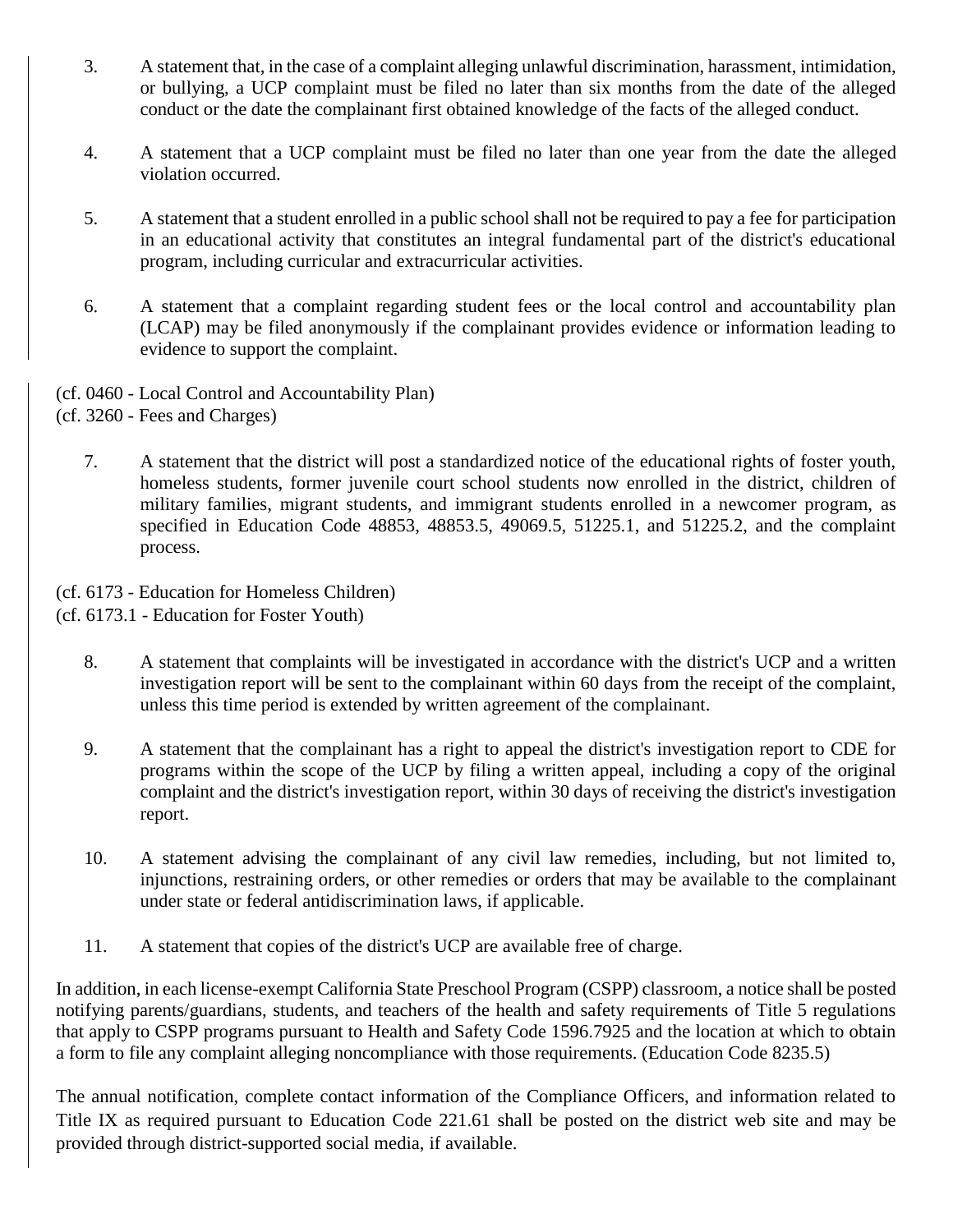(cf. 1113 - District and School Web Sites)

#### (cf. 1114 - District-Sponsored Social Media)

The Superintendent or designee shall ensure that all students and parents/guardians, including students and parents/guardians with limited English proficiency, have access to the relevant information provided in the district's policy, regulation, forms, and notices concerning the UCP.

If fifteen percent (15%) or more of students enrolled in a particular district school speak a single primary language other than English, the district's policy, regulation, forms, and notices concerning the UCP shall be translated into that language, in accordance with Education Code 234.1 and 48985. In all other instances, the district shall ensure meaningful access to all relevant UCP information for parents/guardians with limited English proficiency.

## **Filing of Complaints**

The complaint shall be presented to the Compliance Officer who shall maintain a log of complaints received.

All complaints shall be filed in writing, signed by the complainant, and filed with the Compliance Officer, whenever possible. If a complainant is unable to put a complaint in writing due to conditions such as a disability or illiteracy, district staff shall assist the complainant in the filing of the complaint. The signature on a complaint may be handwritten, typed (including in an email), or electronically generated. (5 CCR 4600)

All school personnel who are in receipt of a complaint that pertains to UCP shall immediately notify the site administrator. All UCP complaints filed with a site administrator will be forwarded to a Compliance Officer. All parties involved in the allegations shall be notified when a complaint is filed and when a decision or ruling is made. The Compliance Officer shall keep all complaints or allegations of retaliation or unlawful discrimination (such as discriminatory harassment, intimidation, or bullying) confidential except when disclosure is necessary to carry out the investigation, take subsequent corrective action, conduct ongoing monitoring, or maintain the integrity of the process. (5 CCR 4630, 4964)

Complaints shall also be filed in accordance with the following rules, as applicable:

- 1. A complaint alleging district violation of applicable state or federal law or regulations governing the programs specified in the accompanying Board policy (items #1 through 26 of the section "Complaints Subject to UCP") may be filed by any individual, public agency, or organization. (5 CCR 4630)
- 2. Any complaint alleging noncompliance with law regarding the prohibition against student fees, deposits, and charges or any requirement related to the LCAP may be filed anonymously, without a signature, if the complaint provides evidence, or information leading to evidence, to support an allegation of noncompliance. A complaint about a violation of the prohibition against the charging of unlawful student fees may be filed with the principal of the school or with the Superintendent or designee. However, any such complaint shall be filed no later than one year from the date the alleged violation occurred. (Education Code 49013, 52075; 5 CCR 4630)
- 3. A complaint alleging unlawful discrimination, such as discriminatory harassment, intimidation, or bullying, may be filed only by persons who allege that they have personally suffered unlawful discrimination or who believe that any specific class of individuals has been subjected to unlawful discrimination, or by a duly authorized representative who alleges that an individual student has been subjected to unlawful discrimination, harassment, intimidation or bullying. . The complaint shall be initiated no later than six months from the date that the alleged unlawful discrimination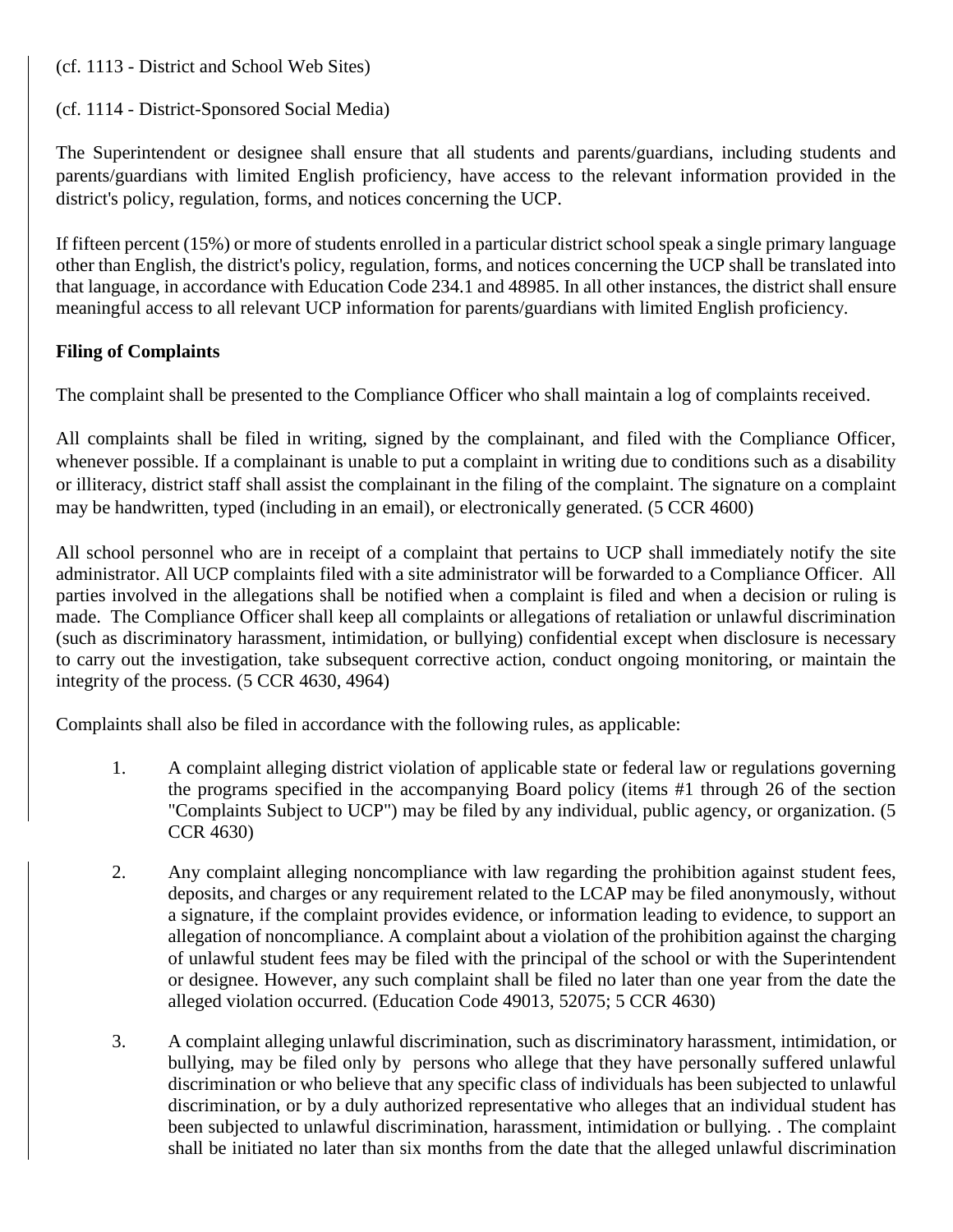occurred, or six months from the date when the complainant first obtained knowledge of the facts of the alleged unlawful discrimination. The time for filing may be extended for up to 90 days by the Superintendent or designee for good cause upon written request by the complainant setting forth the reasons for the extension. (5 CCR 4630)

- 4. When a complaint alleging unlawful discrimination, including discriminatory harassment, intimidation, or bullying is filed anonymously, the Compliance Officer shall pursue an investigation or other response as appropriate, based on the information provided and the seriousness of the allegation.
- 5. When the complainant of unlawful discrimination, including discriminatory harassment, intimidation, or bullying, or the alleged victim, when not the complainant, requests confidentiality, the Compliance Officer shall inform the complainant or victim that the request may limit the district's ability to investigate the conduct or take other necessary action. When honoring a request for confidentiality, the district shall nevertheless take all reasonable steps to investigate and resolve/respond to the complaint consistent with the request.

#### **Investigation of Complaint**

The Compliance Officer shall provide the complainant and/or the complainant's representative with the opportunity to present the information contained in the complaint and shall notify the complainant and/or representative of the opportunity to present any evidence, or information leading to evidence, to support the allegations in the complaint. Such evidence or information may be presented at any time during the investigation.

In conducting the investigation, the Compliance Officer shall determine the proper investigation procedures to ensure an unbiased and thorough investigation. Generally, an investigation will include collection of all available documents and review all available records, notes, or statements related to the complaint, including any additional evidence or information received from the parties during the course of the investigation. The Compliance Officer/Investigator shall individually interview all available witnesses with information pertinent to the complaint, and may visit any reasonably accessible location where the relevant actions are alleged to have taken place. At appropriate intervals, the Compliance Officer/Investigator shall inform both parties of the status of the investigation. The Compliance Officer/Investigator shall interview the alleged victim(s), any alleged offenders, and other relevant witnesses privately, separately, and in a confidential manner to the extent practicable. As necessary, additional staff or legal counsel may conduct or support the investigation.

A complainant's refusal to provide the district's Compliance Officer/Investigator with documents or other evidence related to the allegations in the complaint, failure or refusal to cooperate in the investigation, or engagement in any other obstruction of the investigation may result in the dismissal of the complaint because of a lack of evidence to support the allegation(s). Similarly, a respondent's refusal to provide the district's Compliance Officer/Investigator with documents or other evidence related to the allegations in the complaint, failure or refusal to cooperate in the investigation, or engagement in any other obstruction of the investigation may result in a finding, based on evidence collected, that a violation has occurred and in the imposition of a remedy in favor of the complainant. (5 CCR 4631)

In accordance with law, the district shall provide the Compliance Officer/Investigator with access to records and other information related to the allegation(s) in the complaint and shall not in any way obstruct the investigation. Failure or refusal of the district to cooperate in the investigation may result in a finding based on evidence collected that a violation has occurred and in the imposition of a remedy in favor of the complainant. (5 CCR 4631)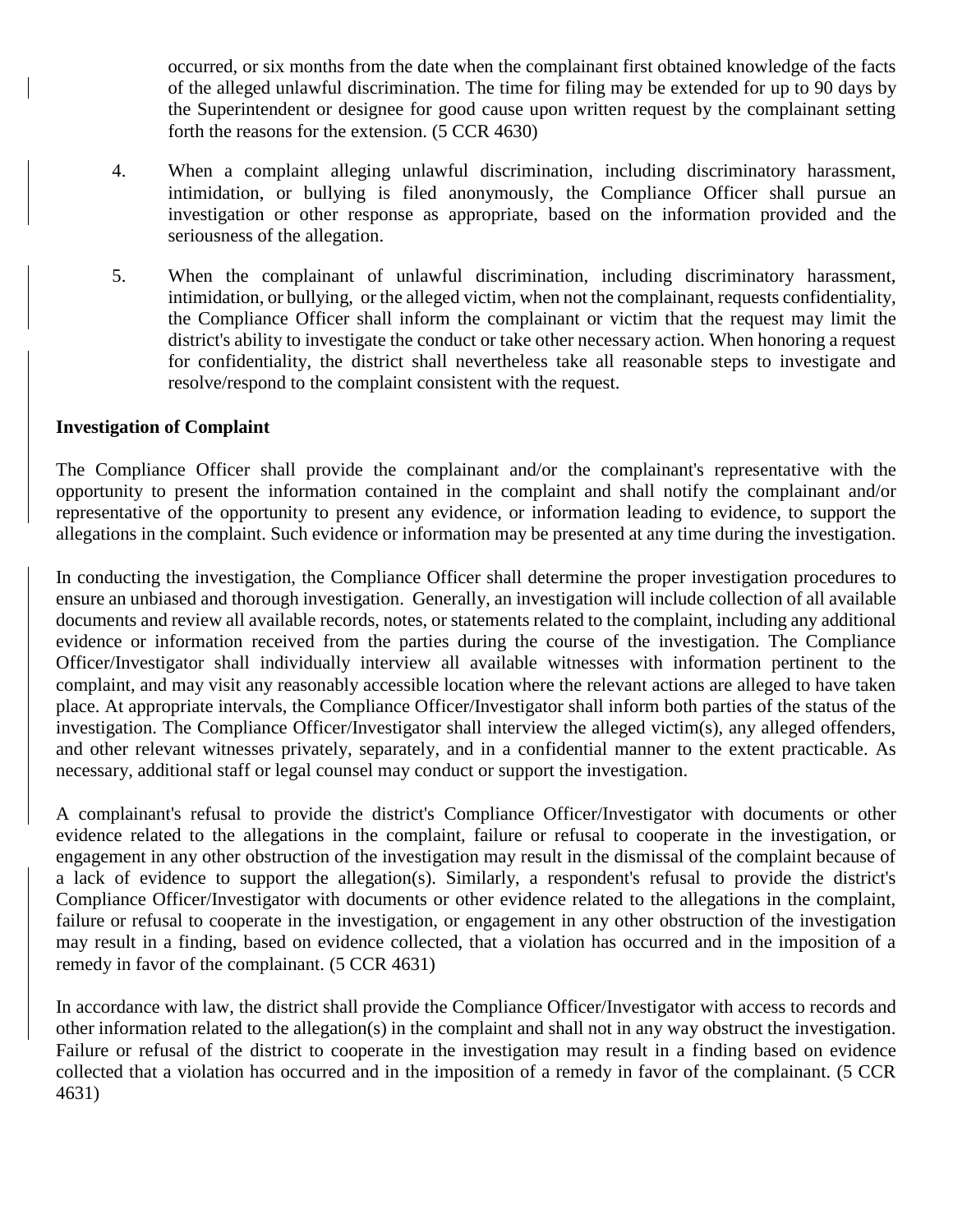The Compliance Officer/Investigator shall apply a "preponderance of the evidence" standard in determining the veracity of the factual allegations in a complaint. This standard is met if the allegation is more likely to be true than not.

#### **Investigation Report**

Unless extended by written agreement with the complainant, the Compliance Officer shall prepare and send to the complainant a written report, as described herein below, within 60 calendar days of the district's receipt of the complaint. (5 CCR 4631)

For any complaint alleging unlawful discrimination (such as discriminatory harassment, intimidation, and bullying), the respondent shall be informed of any extension of the timeline agreed to by the complainant. The respondent also shall be sent the district's written report at the same time it is provided to the complainant.

For all complaints, the district's investigation report shall include: (5 CCR 4631)

- 1. Findings of fact based on the evidence gathered.
- 2. Conclusion providing a clear determination as to each allegation as to whether the district is in compliance with the relevant law.
- 3. Corrective action(s), whenever the district finds merit in the complaint, including, when required by law, a remedy to all affected students and parents/guardians and, for a student fees complaint, a remedy that complies with Education Code 49013 and 5 CCR 4600.
- 4. Notice of the complainant's right to appeal the district's investigation report to CDE except when the district has used the UCP to address a complaint not specified in 5 CCR 4610.
- 5. Procedures to be followed for initiating an appeal to CDE.

The investigation report may also include follow-up procedures to prevent recurrence or retaliation and for reporting any subsequent problems.

In consultation with district legal counsel, information about the relevant part of an investigation report may be communicated to a victim who is not the complainant and to other parties who may be involved in implementing the decision or are affected by the complaint, as long as the privacy of the parties is protected. In a complaint alleging unlawful discrimination (such as discriminatory harassment, intimidation, and bullying), notice of the district's investigation report to the alleged victim shall include information about any sanction to be imposed upon the respondent that relates directly to the alleged victim.

If the complaint involves a limited-English-proficient student or parent/guardian and the student involved is enrolled in a school at which 15 percent or more of the students speak a single primary language other than English, then the investigation report shall also be translated into that language pursuant to Education Code 48985. In all other instances, the district shall ensure meaningful access to all relevant information for parents/guardians with limited English proficiency.

For complaints alleging unlawful discrimination based on state law (such as discriminatory harassment, intimidation, and bullying), the investigation report shall also include a notice to the complainant that:

1. The complainant may pursue available civil law remedies outside of the district's complaint procedures, including seeking assistance from mediation centers or public/private interest attorneys, 60 calendar days after the filing of an appeal with the CDE. (Education Code 262.3)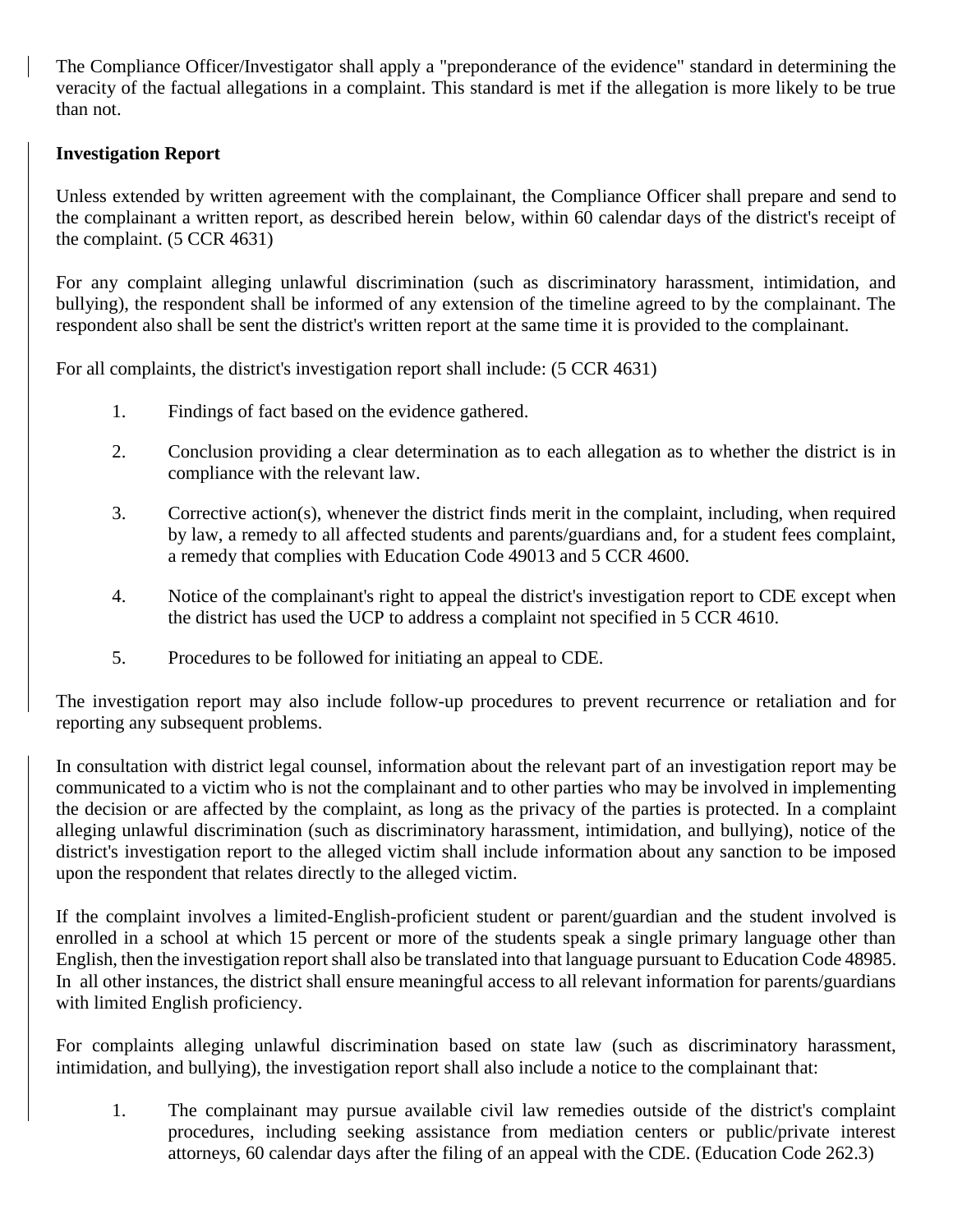- 2. The 60-day moratorium does not apply to complaints seeking injunctive relief in state courts or to discrimination complaints based on federal law. (Education Code 262.3)
- 3. Complaints alleging discrimination based on race, color, national origin, sex, gender, disability, or age may also be filed with the U.S. Department of Education, Office for Civil Rights at www.ed.gov/ocr within 180 days of the alleged discrimination.
- 4. If an employee is disciplined as a result of the complaint, the investigation report shall simply state that effective action was taken and that the employee was informed of district expectations. The report shall not give any further information as to the nature of the disciplinary action.

## **Corrective Actions**

When a complaint is found to have merit, the Compliance Officer shall adopt any appropriate corrective action permitted by law. Appropriate corrective actions that focus on the larger school or district environment may include, but are not limited to, actions to reinforce district policies; training for faculty, staff, and students; updates to school policies; or school climate surveys.

When a complaint is found to have merit, an appropriate remedy shall be provided to the complainant or other affected person.

(cf. 5137 - Positive School Climate)

For complaints involving retaliation or unlawful discrimination (such as discriminatory harassment, intimidation, or bullying), appropriate remedies that may be offered to the victim but not communicated to the respondent may include, but are not limited to, the following:

- 1. Counseling;
- 2. Academic support;
- 3. Health services;
- 4. Assignment of an escort to allow the victim to move safely about campus;
- 5. Information regarding available resources and how to report similar incidents or retaliation;
- 6. Separation of the victim from any other individuals involved, provided the separation does not penalize the victim;
- 7. Restorative justice; and/or
- 8. Follow-up inquiries to ensure that the conduct has stopped and there has been no retaliation.

For complaints involving retaliation or unlawful discrimination (such as discriminatory harassment, intimidation, or bullying), appropriate corrective actions that focus on a student offender may include, but are not limited to, the following:

- 1. Transfer from a class or school as permitted by law;
- 2. Parent/guardian conference;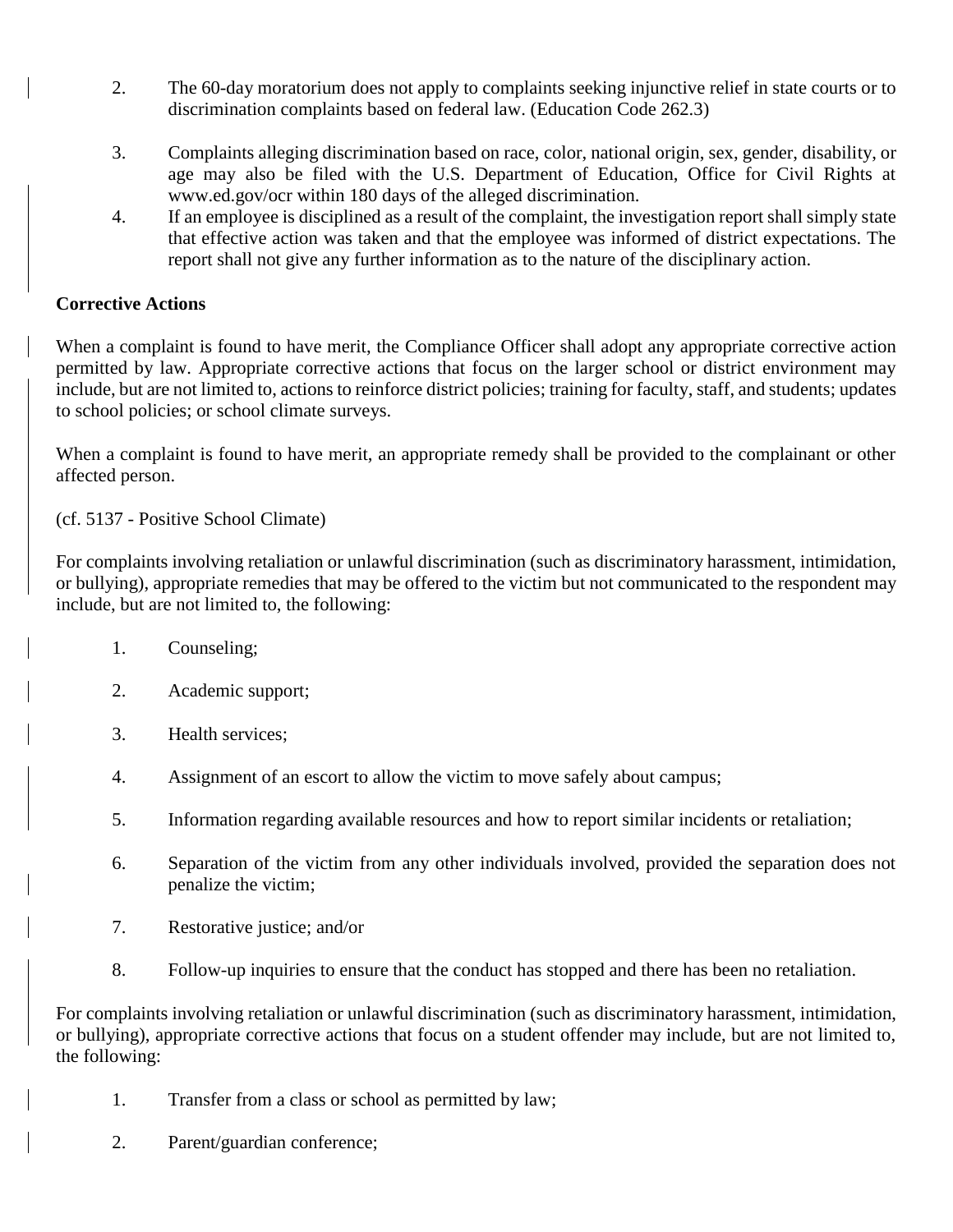- 3. Education regarding the impact of the conduct on others;
- 4. Positive behavior support;
- 5. Referral to a student success team;
- 6. Denial of participation in extracurricular or co-curricular activities or other privileges as permitted by law; and/or
- 7. Disciplinary action, such as suspension or expulsion, as permitted by law.

(cf. 5144 - Discipline)

(cf. 5144.1 - Suspension and Expulsion/Due Process)

(cf. 5144.2 - Suspension and Expulsion/Due Process (Students with Disabilities))

When an employee is found to have committed retaliation or unlawful discrimination (such as discriminatory harassment, intimidation, or bullying), the district shall take appropriate disciplinary action, up to and including dismissal, in accordance with applicable law and collective bargaining agreement.

The district may also consider training and other interventions for the larger school community to ensure that students, staff, and parents/guardians understand the types of behavior that constitute unlawful discrimination (such as discriminatory harassment, intimidation, or bullying), that the district does not tolerate it, and how to report and respond to it.

If a complaint alleging noncompliance with the laws regarding student fees, deposits, and other charges, physical education instructional minutes, or any requirement related to the LCAP is found to have merit, the district shall provide a remedy to all affected students and parents/guardians subject to procedures established by regulation of the State Board of Education. (Education Code 49013, 51222, 51223, 52075).

For complaints alleging noncompliance with the laws regarding student fees, the district shall attempt in good faith, by engaging in reasonable efforts, to identify and fully reimburse all affected students and parents/guardians who paid the unlawful student fees within one year prior to the filing of the complaint. (Education Code 49013; 5 CCR 4600)

Appeals to the California Department of Education (CDE)

Any complainant who is dissatisfied with the district's investigation report on a complaint regarding any specified federal or state educational program subject to UCP, may file an appeal in writing with the CDE within 30 calendar days of receiving the district's investigation report. (5 CCR 4632)

The appeal shall be sent to CDE with a copy of the original locally filed complaint and a copy of the district's investigation report for that complaint. The complainant shall specify and explain the basis for the appeal, including at least one of the following: (5 CCR 4632)

- 1. The district failed to follow its complaint procedures;
- 2. Relative to the allegations of the complaint, the district's investigation report lacks material findings of fact necessary to reach a conclusion of law;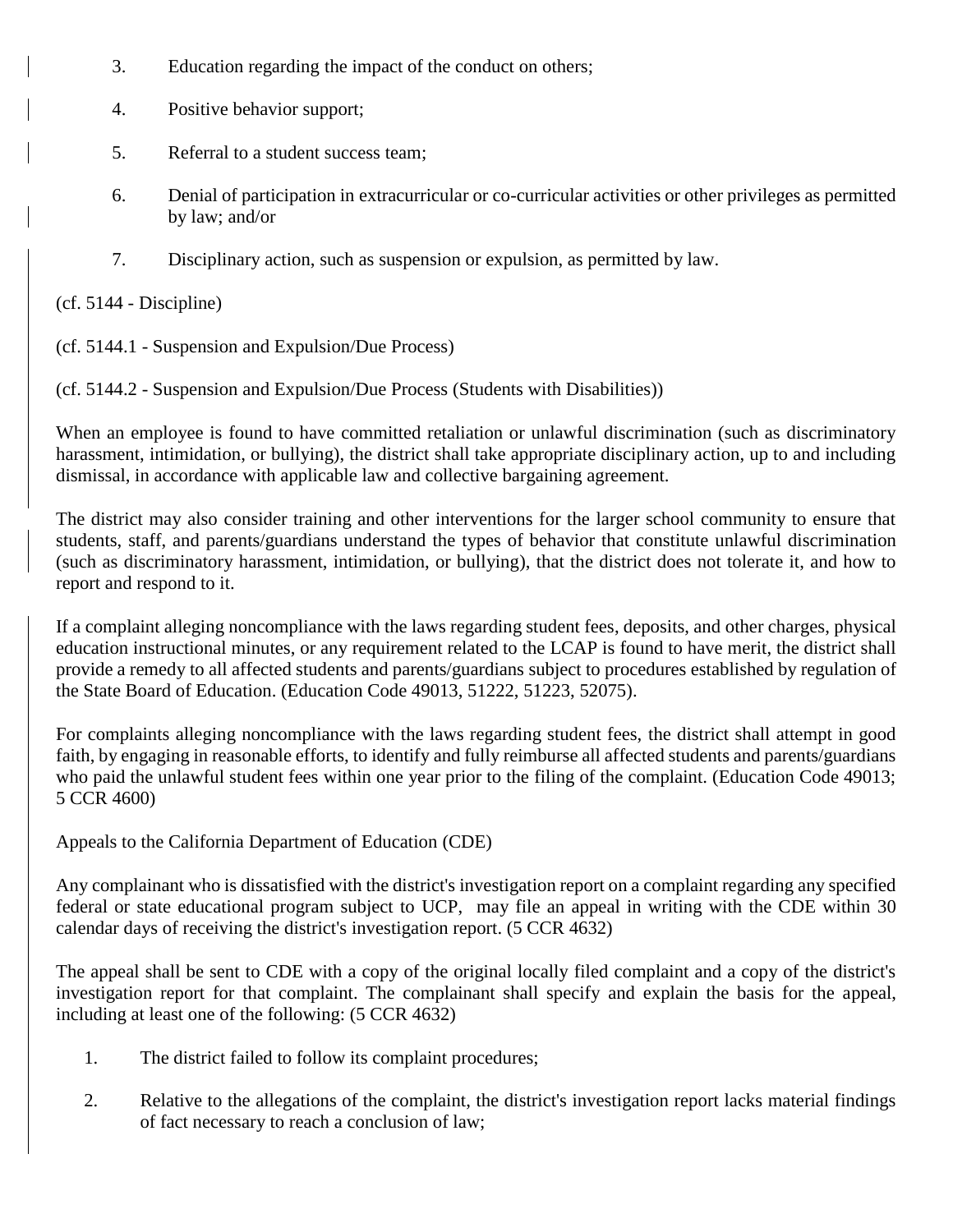- 3. The material findings of fact in the district's investigation report are not supported by substantial evidence;
- 4. The legal conclusion in the district's investigation report is inconsistent with law; and/or
- 5. In a case in which the district found noncompliance, the corrective actions fail to provide a proper remedy.

The CDE will not process an appeal if it is untimely or if it fails to include this information. (5 CCR 4632)

Upon notification by CDE that the complainant has appealed the district's investigation report, the Superintendent or designee shall forward the following documents to the CDE within 10 days of the date of notification: (5 CCR 4633)

- 1. A copy of the original complaint.
- 2. A copy of the written investigation report.
- 3. . A copy of the investigation file including, but not limited to, all notes, interviews, and documents submitted by the parties and gathered by the investigator.
- 4. . A report of any action taken to resolve the complaint.
- 5. . A copy of the district's uniform complaint procedures.
- 6. . Other relevant information requested by CDE.

The district's failure to provide a timely and complete response may result in the CDE ruling on the appeal without considering information from the district. (5 CCR 4633)

If notified by CDE that the district's investigation report failed to address allegation(s) raised by the complaint, the district shall, within 20 days of the notification, provide CDE and the appellant with an amended investigation report that addresses the allegation(s) that were not addressed in the original investigation report. The amended report shall also inform the appellant of the right to separately appeal the amended report with respect to the allegation(s) that were not addressed in the original report. (5 CCR 4632)

# **Health and Safety Complaints in California State Preschool Program (CSPP)**

UCP complaints regarding state preschool health and safety issues in a license-exempt CSPP program shall comply with the following:

- 1. All complaints shall be filed with the preschool program administrator or designee, and may be filed anonymously. The complaint form shall specify the location for filing the complaint and shall contain a space to indicate whether the complainant desires a response to the complaint. A complainant may add as much text to explain the complaint as he or she wishes. A complainant who self-identifies is entitled to a response if the complainant indicates that a response is requested. Any response, if requested, shall be written in English and the primary language in which the complaint was filed.
- 2. If it is determined that the complaint is beyond the authority of the preschool program administrator, the matter shall be forwarded to the Superintendent or designee in a timely manner, not to exceed 10 working days, for resolution. (Education Code 8235.5)